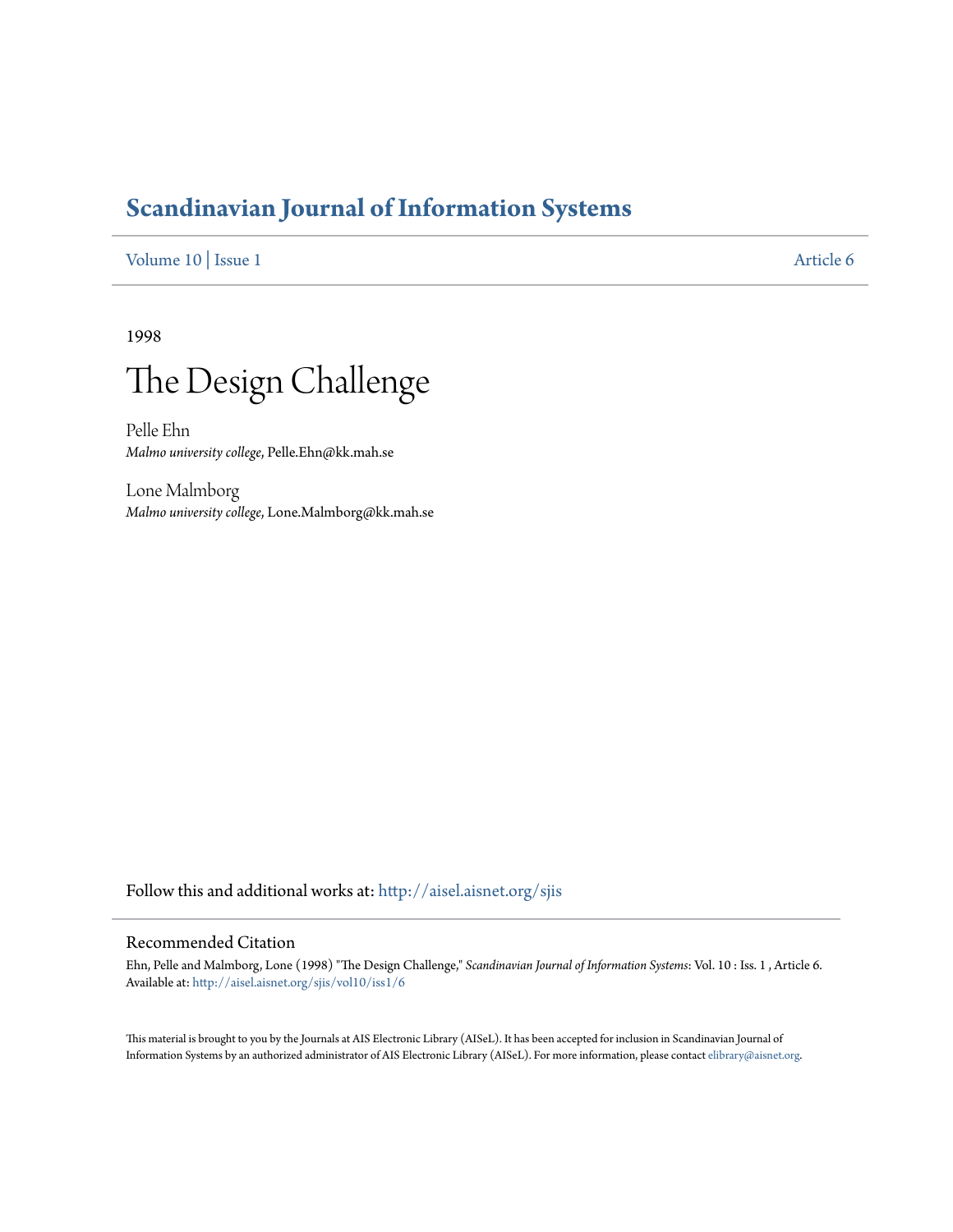# **The Design Challenge**

#### Pelle Ehn & Lone Malmborg

Art and communication, Malmö university college Pelle.Ehn@kk.mah.se & Lone.Malmborg@kk.mah.se

#### Introduction

We are surrounded by designed items. Items that are intended to make our lives more comfortable, more pleasant, and more beautiful. But what is design today? And what is the designer profession today? And what is the role of the designer in the so-called digital age? The picture is blurred. Until recently we had strong traditions in the different areas. like software design, graphic design, industrial design, fashion design etc. These traditions have defined contents, professions, and roles quite explicitly. In the postmodern society we experience how traditions and limits dissolve, and how new media and digital technology transform former design processes into new ways of working and constituting design.

Digital technology is probably the most important reason for the blurred design profession. First it has changed the existing design traditions radically as mentioned above, and secondly it has created new design professions. Digital technology is part of many of the designed artifacts we live with. This development challenges the existing design professions and creates new professions. Until recently software was considered as something developed by engineers, but today it is widely acknowledged that software also has to be designed.

This movement from software engineering to design of computer artifacts makes the creation of software and existing design traditions converge.

This movement and the blurring of the boundaries do also influence the Scandinavian approach to systems development—whatever this is today or in the future.

 $\mathbf{1}$ 

© Scandinavian Journal of Information Systems, 1998, 10(1&2):211-218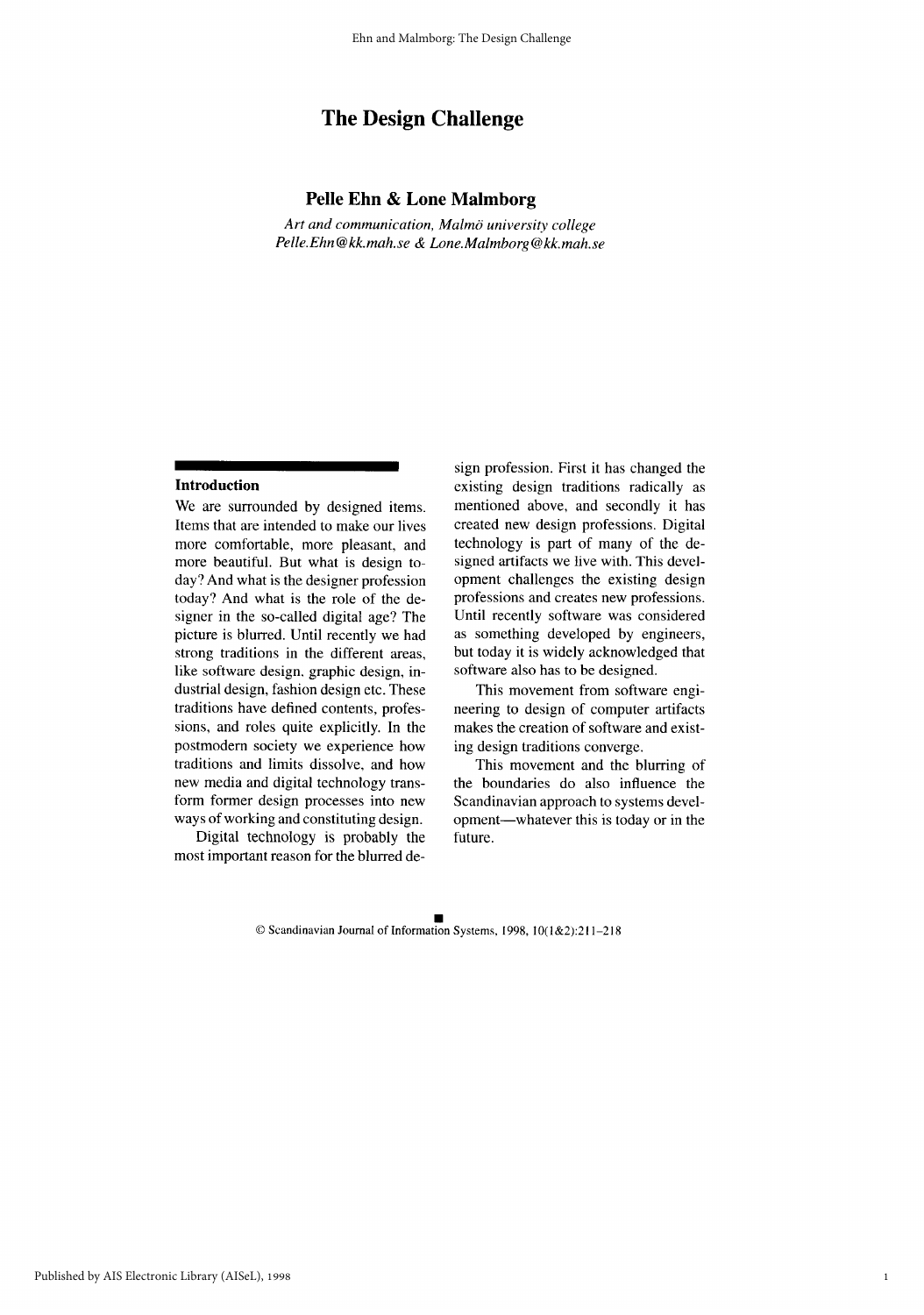### 1. Design theory: from functionality to design ability

"The proper study of mankind is the science of design, not only as the professional component of a technical education but as a core discipline for every liberally educated man". (Simon 1969, p. 83)

This bold assertion from Herbert Simon's famous design manifesto "The Sciences of the Artificial" suggests that all practitioners, because they produce artifacts of one kind or another are designers. This view of design as a general human activity was shared by Donald Schön another of the design theory legends, who in "The Reflective Practitioner" put our attention to how professionals think in action (Schön 1983). However, sharing perspective on the importance of design, they totally disagreed on what designers do when they design. Simon's view was instrumental focusing on heuristic search within a field of constraints. Schön's view was communicative focusing on *design ability*, how designers 'reflect-in-action' and have 'conversationwith-the-material'.

Both theoretical views, different and contradictory as they are, have had strong theoretical impact on our understanding of the relation between design and systems development, participatory design and information systems research in Scandinavia (see e.g. Dahlbom and Mathiassen 1993, Ehn 1988 and Löwgren and Stolterman 1998).

Internationally there is a similar trend towards understanding our discipline as one of design. "Bringing Design to Software" edited by Terry Winograd is a manifestation of this trend. Design of computer artifacts is here understood as an activity that is conscious, is a conversation with the material, is creative, is communication, and is a social activity that keep human concerns in the center and has social consequences (Winograd 1996). Interestingly, in engineering proper, there is a parallel move away from understanding engineering design as less instrumental and more as a historically situated social process that is full of uncertainty and ambiguity (see e.g. Buccarelli 1996).

Hence, the kind of support to expect from design theory is not so much in terms of 'scientific theories' for prediction of results of an activity independent of context and situation, but rather support for reflections about conditions for changed human activity. Such 'design theories' are rather practical instruments to support the designer as a reflective practitioner to improve his or her competence to make ethic and aesthetic judgements that are appropriate in their context.

#### 2. The contextual challenge from work to everyday activity

"When it is written, the history of computers will, I believe, be quite simple. In the beginning was the computer. Then it disappeared. Of course, it didn't go away completely. It just dissolved. Either it became part of the physical background. Forming part of ordinary objects such as tables, chairs, walls, and desks. Or it became part of the social background, providing just another part of the context of work." John Seely Brown (1996, p. 30).

From being experts' and business' tools we now see computers as integrated into our daily life in almost all respects.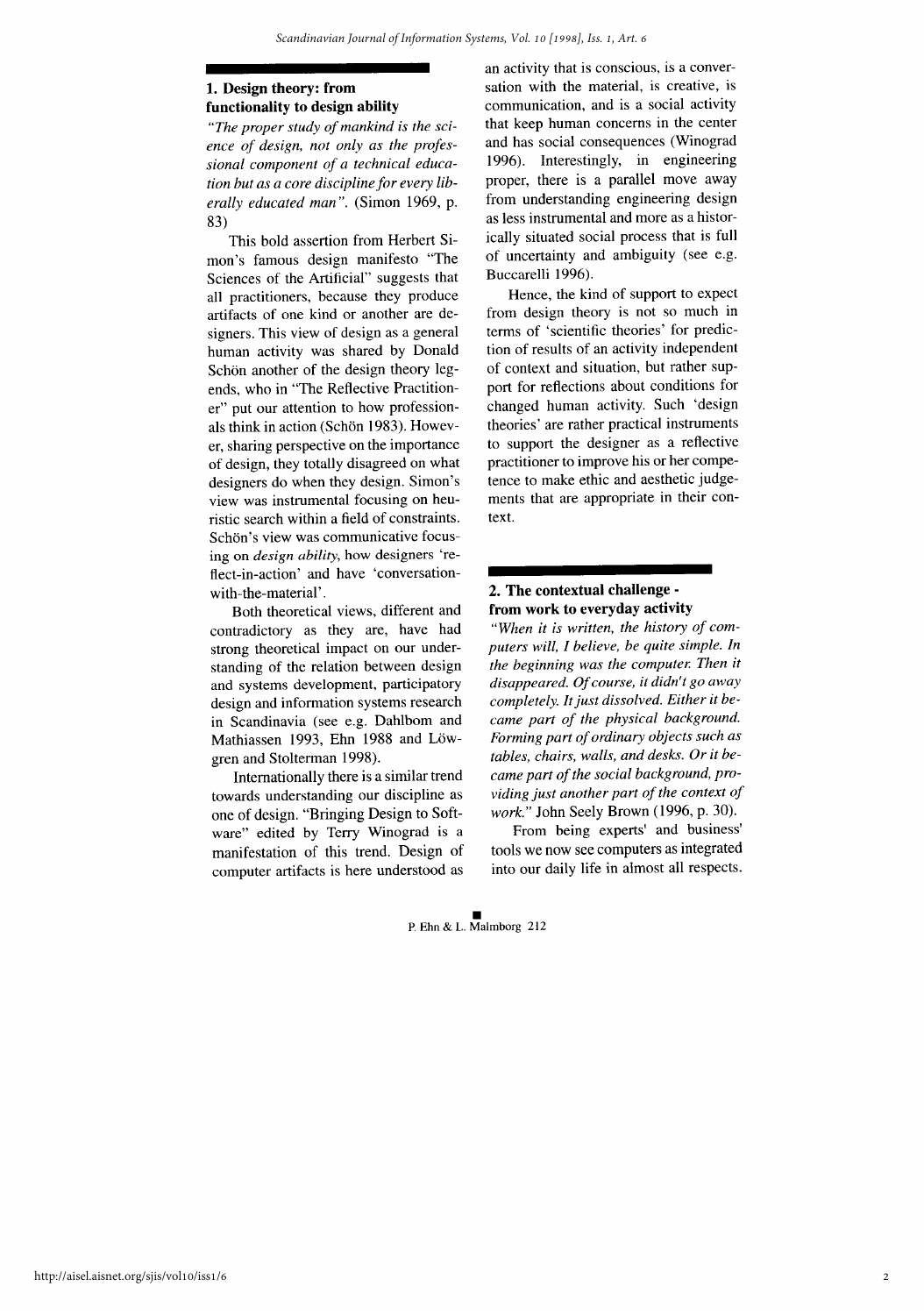Not only in our professional work processes but also in our homes. Digital design is embedded in many of the artifacts we are surrounded by. All our household machinery is operated via embedded microprocessors enabling us to perform advanced operations. Our cars are also operated by advanced digital design, and our digital telephones allow us to use them for a lot more than just simple telephone calls. Even our children's toys contain lots of digital components. Ubiquitous computing is the term which describes the ultimate consequence on 'the computer is everywhere'-position. Mark Weiser (1993) originally coined this as a technology that *integrate information* displays into the everyday physical world, and envisions computation primarily in the background where it may not even be noticed. All these new applications of digital technology have created a situation where we see development of computer artifacts as a merge of industrial (material) design and software (virtual) design.

The characteristics of computer artifacts as embedded into our daily lives and merging material and virtual design give new challenges and life to the Scandinavian design tradition. The Scandinavian design tradition evolved from a trade union perspective as an idea about professional resources in working life. User participation included different professions and work processes. The embeddedness of computer artifacts in our daily life challenges the idea of user participation, since we now not just need to include professionals but also need to let elderly people, computer novices, and children participate in the design process. And we do not only need to look at professional work processes, but also at the fuzzy zone between professional life and private life, life styles in the postmodern society, homes, means of transportation, cultural activities etc. All this makes the idea of user participation complex to handle, since the subject we are dealing with tend to dissolve. The 'established' participatory design tradition in Scandinavia is focused on work place and work processes, but newer traditions evolving from ethnography and social science seem to have a potential as a framework for understanding and designing computer artifacts in a wider context than work processes in professional environments. Lucy Suchman (1987) introduced the use of ethnomethodology in the area of human-machine communication in her Plans and situated actions, and in their contextual design methodology Simonsen and Kensing (1997) try to develop the Scandinavian traditions for participatory design by embedding ethnography as important part of the overall design activities.

This ethnomethodological approach for understanding human activities and the social organization of these, together with a Scandinavian idea of user participation and quality in design need to be carried out in new application areas and in new ways of using digital technology in non-professional communities, in order to find out whether the Scandinavian approach will still be an appropriate approach to design of computer artifacts for our daily life?

#### 3. The aesthetic challenge from politics to design If not before, it is now when computers

are becoming integral parts of our every-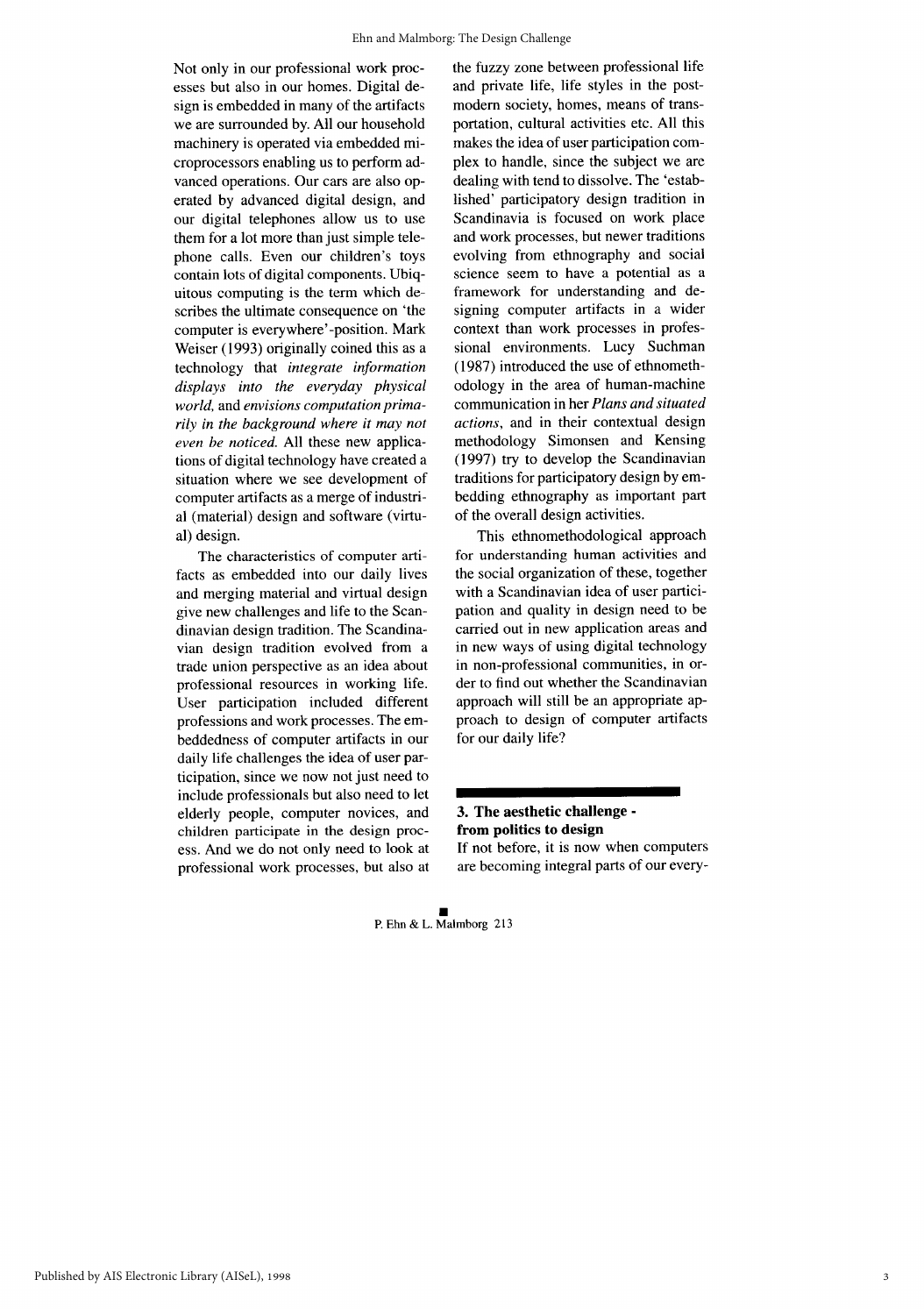day environment, obvious that the design of computer artifacts has to converge with design in other design fields like architecture, industrial design and graphic design. In fact, as mentioned above, there already exists an interdisciplinary design community in the field of design theory and design methods, a theoretical community with significant contributions also from the field of designing computer artifacts in the tradition of Simon and Schön (Cross 1984, Ehn 1988).

However, when we compare design in our field with the 'classical' design traditions there are also major differences. One such difference is the focus on 'aesthetic' craft competence both with regard to the shaping of materials in a product and with regard to models, sketches and other visualizations in the design process. In a context where computers are everywhere the tradition of Scandinavian systems development will perform poorly if not enhanced with 'aesthetic craft competence' as fostered in architecture, graphic design and industrial design.

Another difference has to do with how, in the traditional design disciplines, professional design competence rests upon knowledge of exemplars, traditions, epochs, and styles like classicism, functionalism, modernism, and post modernism. This is a major and promising, but also difficult, design challenge for our own field as preliminary research indicates (e.g. Winograd 1996, Ehn et al. 1997, Löwgren and Stolterman 1998). Is the future of Scandinavian systems development a merge with Scandinavian design, the once so successful modern tradition in architecture and industrial design? Or do we have to look for completely new exemplars in our postmodern information society?

Another aesthetic challenge has to do with the convergence between information technology and other media. Systems development competence must in digital design cooperate with and learn form narrative and administrative competence in film, television, theatre. dance, music, literature, etc. This is an aesthetic challenge to develop appropriate 'new media design processes' as well as to broaden the field of systems development to also include media products and services like multimedia games and interactive television. Rather than thinking in roles and competencies like programmers, systems developers and users we must now in design of computer artifacts also think in terms of directors, creative producers and audience.

This brings us to the fundamental aesthetic question of the role of art in design of computer artifacts and information technology. It is interesting to notice that artists experimenting with new media technology often are at the absolute frontier of design research exploring e.g. new forms of human computer interaction and new ways of experiencing our virtual and material reality (see e.g. Sommer and Mignonneau 1998, Mealing 1997). Hence, it is not surprising that leading new media research centers have artist-in-residence programs. Here the role of the artist seems to be as inspiration and challenge for research and technological development.

In relation to this question it is interesting to notice how the designer has taken over the old role of the artist as creator of artifacts that are 'beautiful' or 'aesthetically pleasing' whereas artists using new media are more occupied with cri-

 $\Delta$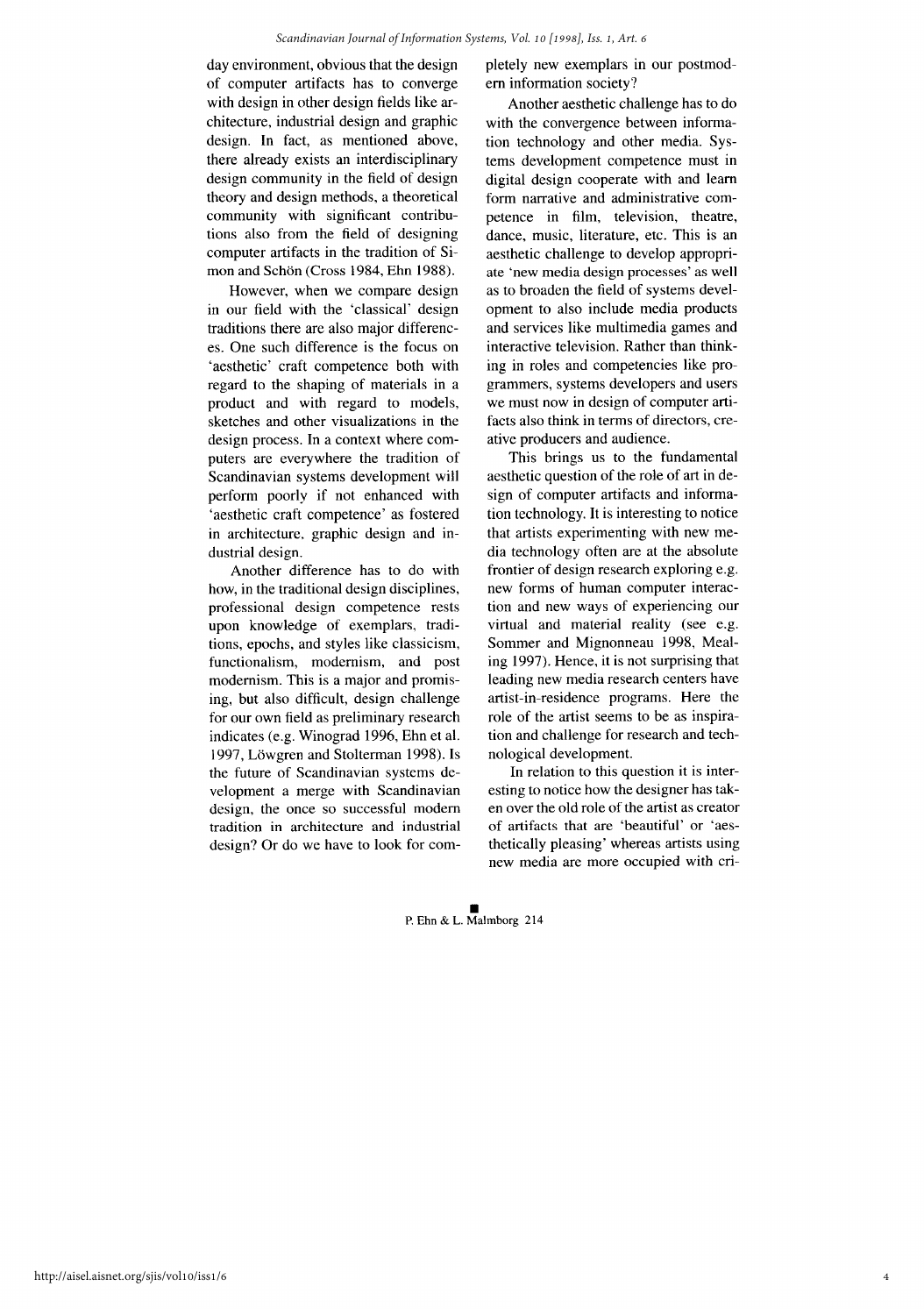tique and with experiences by which we can explore fundamental questions of our human existence moving away from an aesthetics of 'beauty' towards e.g. an aesthetics of 'interference' in our hypercomplex postmodern society (Qvortrup 1999).

#### 4. What's next - Digital **Bauhaus or hypercomplex** interference

#### 4.1. Where are we today in education and research

How are these challenges to the Scandinavian approach to systems development met by education and research programs in Scandinavia?

At many Scandinavian locations we see new research and education institutions growing out of the existing institutions or even being established as new institutions. Many of these initiatives are shaped by unification of understanding information technology in a wide variety of contexts and from an aesthetic position.

There are interesting examples of this unification outside Scandinavia; like in ZKM in Germany, Computer Related Design at Royal College of Art in London and at Interactive Telecommunication Program, Tisch School of the Arts in New York and other institutions in US. In Scandinavia it is especially interesting to see if and how this unification of a 'context' and 'aesthetic' orientation is related to traditions for user-participation, democracy and workplace perspective. In fact, in the area of education we see several initiatives on this unification in the whole Scandinavia.<sup>1</sup>

During the last couple of years we have seen an increased funding of information technology research on the 'edge' of the classical information technology, computer science and information systems traditions. We can observe huge national research programs which not only include technical research issues and competencies but also include researchers from media science, classical design professions and art. Also industrial partners seem to acknowledge this multidisciplinary approach to design of information technology by supporting these research initiatives in different ways. Several examples of research initiatives in Scandinavia, which takes this unified approach to understanding and design of digital technology can be found. $<sup>2</sup>$ </sup>

What seems to characterize and distinguish these education and research initiatives is—most explicitly stated in the Swedish initiative-a consequent focus on the relevance of the technology for communities and society. There might be a movement away from a strong and pure workplace and democracy perspective, but we still notice a focus on relevance for society in large.

So, what's next? In what direction do these initiatives point, and where do we go, given these challenges and the suggested moves away from a Scandinavian approach focusing on functionality, work and politics?

#### 4.2. A Digital Bauhaus ...

One possibility would be to stick to the design of computer artifacts in the tradition of the modern Enlightenment project and the attempt to unite the two sides of this humanistic project: the hard (technology and natural sciences) with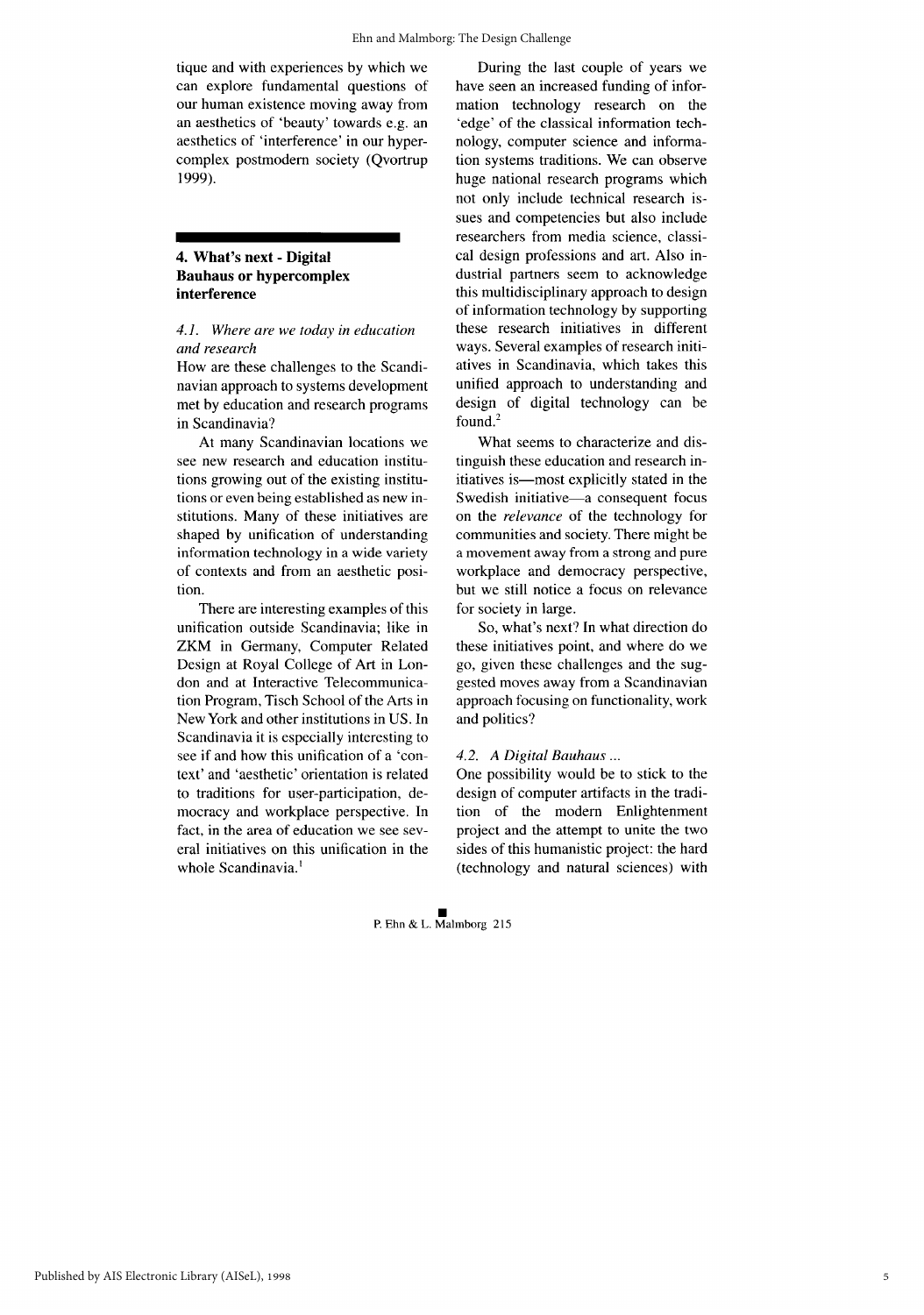the soft (values, democracy, art and ethics). This is especially interesting since information technology in itself transcends the borders between the 'soft' and the 'hard' and software inherently become codes of values, aesthetic ideals, ethics and politics.

In the history of modern society several grand projects have been launched in this tradition. One such remarkable project was Bauhaus, the famous German design school from the 1920th. Today, in the digital age we can witness new more post-modern attempts to meetings between 'art' and 'technology' in what with varying interpretations has been referred to as a 'third culture'. The concept was formulated by C.P. Snow (1959) in an analysis of the division of the two cultures of the art/humanities and the science/technology and Snow pleaded for reorganization of education and the social system, for a 'third culture' where the two could meet. Since the analysis that Snow made forty years ago there have been interesting changes and different authors have seen new possibilities for a third culture to emerge. The debate was started again in Brockman (1995), where he argued that a number of scientists now had left the ivory tower and engaged them selves and their scientific knowledge in public discourse about fundamental questions about the meaning of our lives. And still others like the science journalist Tor Nørretranders has recognized the grand potential if artists and scientists were to collaborate.

Hence, for this third culture to florish and further develop the Scandinavian tradition for design of computer artifacts it would be necessary to create arenas and meeting places for creative and socially useful meetings between 'art' and 'technology'.

This is the position taken in *Manifes*to for a Digital Bauhaus (Ehn 1998) in which it is suggested that:

"What is needed in design and use of the most post-modern media and technologies - the information and communication technology - is not a modernism caught in a solidified objectivity in the design of modern objects in steel, glass and concrete, but a comprehensive sensuality in the design of meaningful interactive and virtual stories and environments.

What is needed is not the modern praise of new technology, but a critical and creative aesthetic-technical production orientation that unites modern information and communication technology with design, art, culture and society, and at the same time places the development of the new mediating technologies in their real every day context of changes in lifestyle, work and leisure.

What is needed in the development of the aesthetics of the information and communication technology society is:

- a Scandinavian design that unites a democratic perspective emphasizing open dialogue and active user participation,
- with the development of edifying cultural experiences and the production of useful, interesting, functional and maybe even beautiful and amusing every day things for ordinary people.

What is needed is humanistic and useroriented education and research that will develop both a critical stance to information and communication technology, and at the same time competence to design, compose, and tell stories using the new mediating technologies.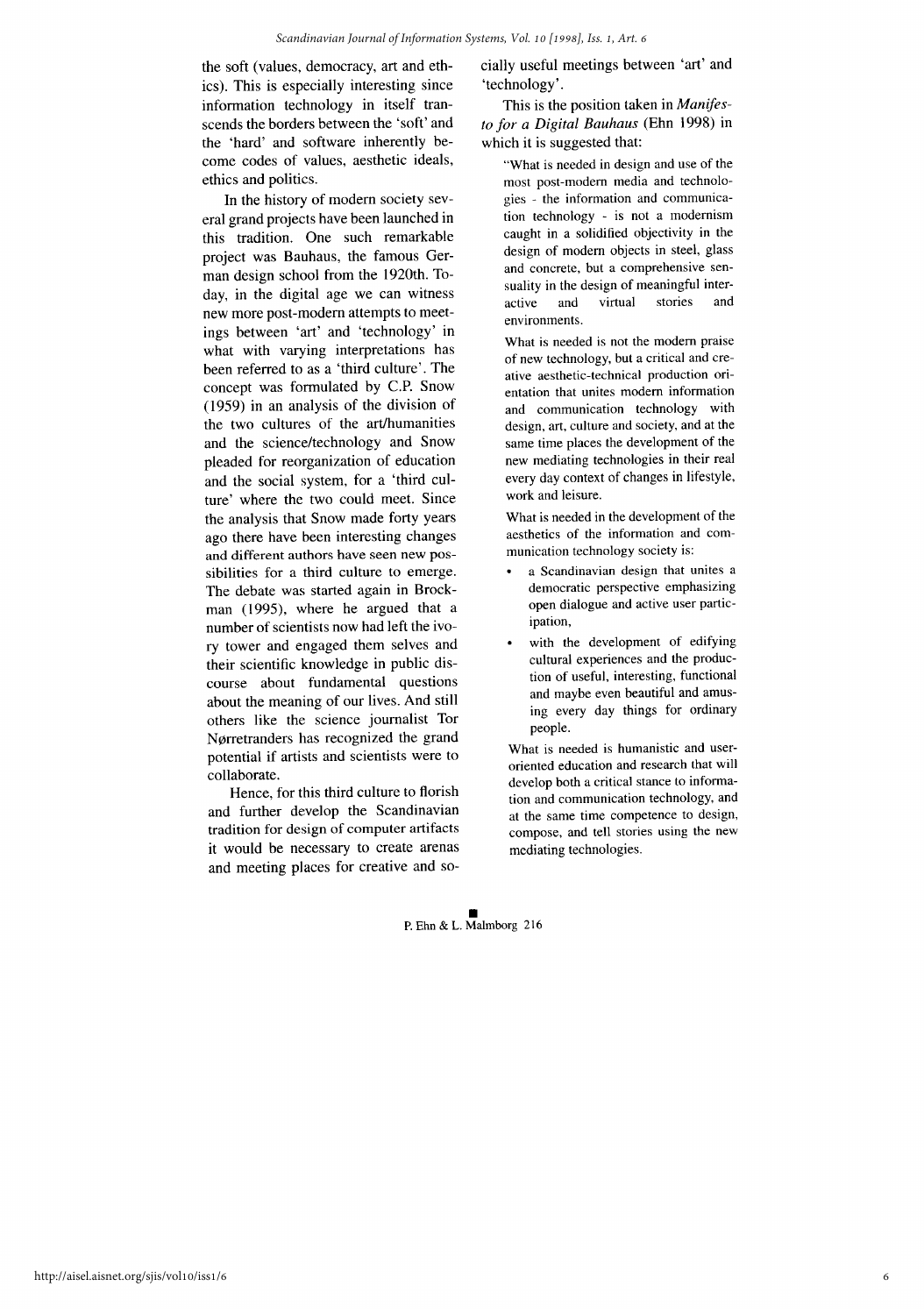What is needed are meetings between:

- constructive knowledge and competence related to interactive and compossibilities municative and constraints when using the new mediating technologies,
- aesthetic knowledge and competence from fields like television, theatre, film, music, literature, architecture, art and design, and
- analytical-critical knowledge and competence from philosophy, social science, and not least cultural and media studies.
- $(\ldots)$

What is needed is an international network for creative and socially useful digital Bauhaus design that embraces, penetrates and unites art, science, and technology and that influences research, study and work - a third culture in the digital age at the door to the twenty-first century an a new millenium.

Digital Bauhaus designers of all countries, unite!"

#### 4.3. ... or hypercomplex interference?

This Digital Bauhaus approach might however be a too modernistic and too anthropocentric approach. More radical than this 'third culture' approach would of course be to view the changing conditions for the Scandinavian tradition as an expression of even more fundamental social changes from the modern society into an emerging hypercomplex society (Qvortrup 1998). Lars Qvortrup sees this change as a transgression from an anthropocentric modern society to a polycentric hypercomplex society. This hypercomplex society does not offer one single point of observation in the meeting between art and technology, but a number of mutually competing observation points with each their own social context. In this perspective the future of Scandinavian systems development would not be in a project in the modern tradition of the great Enlightenment project, but rather in a project for creating arenas for interesting but unpredictable interference between humans as well as non-humans.

Cyborgs in all positions, interfere!

#### **Notes**

For further details see http://www.multimehttp://www.kk.mah.se/utb en.htm. dia.aau.dk/. http://www.mlab.uiah.fi/2studies/22.html#about, http://www.uv.uio.no/intermedia/

<sup>2</sup>For further details see http://www.uiah.fi/lume/, http://www.intermedia.uni.dk/, http://www.stratresearch.se/tii.doc, http://www.uv.uio.no/intermedia/

#### **References**

- Brockman, J., (1995). The Third Culture -Beyond the Scientific revolution. Simon & Schuster, New York.
- Brown, J. S., (1996). To Dream the Invisible Dream. Communications of the ACM, August 1996, Vol. 39, No 8.
- Buccarelli, L. (1996). Designing Engineers. MIT Press, Cambridge.
- Cross, N., ed. (1984). Developments in Design Methodology. John Wiley & Sons, Bath.
- Dahlbom, B. and L. Mathiassen (1993). Computers in Context. The Philosophy and Practice of Systems Design. Blackwell: Cambridge.
- Ehn, P. (1988). Work-Oriented Design of Computer Artifacts. Swedish Center for Working Life and Lawrence Erlbaum, Stockholm.
- Ehn, P. Theis Meggerle, T., Steen, O., Svedemar, M (1997). What Kind of Car is this